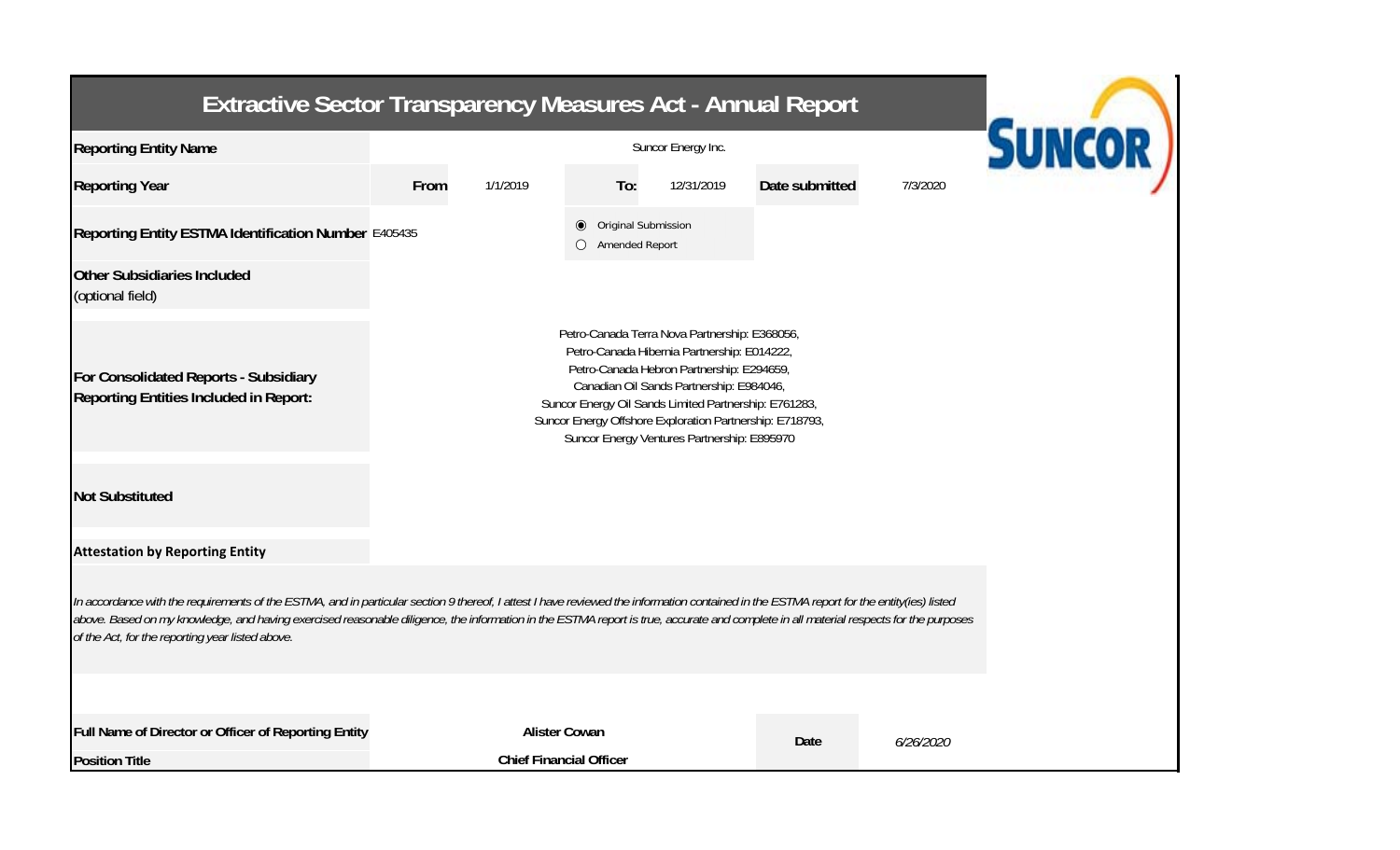| Extractive Sector Transparency Measures Act - Annual Report   |                                                                                                                                                                                                                                                                                                                                                           |                                                                                 |              |                       |                    |                                   |                |                  |                                                  |                               |                                                                                                                                                                                                                                              |
|---------------------------------------------------------------|-----------------------------------------------------------------------------------------------------------------------------------------------------------------------------------------------------------------------------------------------------------------------------------------------------------------------------------------------------------|---------------------------------------------------------------------------------|--------------|-----------------------|--------------------|-----------------------------------|----------------|------------------|--------------------------------------------------|-------------------------------|----------------------------------------------------------------------------------------------------------------------------------------------------------------------------------------------------------------------------------------------|
| <b>Reporting Year</b>                                         | From:                                                                                                                                                                                                                                                                                                                                                     | 1/1/2019                                                                        | To:          | 12/31/2019            |                    |                                   |                |                  |                                                  |                               |                                                                                                                                                                                                                                              |
| <b>Reporting Entity Name</b>                                  |                                                                                                                                                                                                                                                                                                                                                           | Suncor Energy Inc.                                                              |              |                       |                    | Currency of the<br>Report         | CAD            |                  |                                                  |                               |                                                                                                                                                                                                                                              |
| <b>Reporting Entity ESTMA</b><br><b>Identification Number</b> |                                                                                                                                                                                                                                                                                                                                                           | E405435                                                                         |              |                       |                    |                                   |                |                  |                                                  |                               |                                                                                                                                                                                                                                              |
| <b>Subsidiary Reporting Entities (if</b><br>necessary)        | Petro-Canada Terra Nova Partnership: E368056,<br>Petro-Canada Hibernia Partnership: E014222,<br>Petro-Canada Hebron Partnership: E294659,<br>Canadian Oil Sands Partnership: E984046,<br>Suncor Energy Oil Sands Limited Partnership: E761283,<br>Suncor Energy Offshore Exploration Partnership: E718793,<br>Suncor Energy Ventures Partnership: E895970 |                                                                                 |              |                       |                    |                                   |                |                  |                                                  |                               |                                                                                                                                                                                                                                              |
| Payments by Payee                                             |                                                                                                                                                                                                                                                                                                                                                           |                                                                                 |              |                       |                    |                                   |                |                  |                                                  |                               |                                                                                                                                                                                                                                              |
| Country                                                       | Payee Name                                                                                                                                                                                                                                                                                                                                                | Departments, Agency, etc<br>within Payee that Received<br>Payments <sup>2</sup> | <b>Taxes</b> | <b>Royalties</b>      | Fees               | Production<br><b>Entitlements</b> | <b>Bonuses</b> | <b>Dividends</b> | <b>Infrastructure</b><br>Improvement<br>Payments | Total Amount paid<br>to Payee | <b>Notes</b>                                                                                                                                                                                                                                 |
| Canada                                                        | <b>Government of Canada</b>                                                                                                                                                                                                                                                                                                                               |                                                                                 | 517,020,000  | 140.150.000           |                    |                                   |                |                  |                                                  |                               | Includes royalties that are remitted directly to the Canadian federal government that are<br>658,000,000 then sent to the Government of Newfoundland and Labrador for the Terra Nova, White<br>Rose, Hebron and Hibernia Extension projects. |
| Canada                                                        | Canada Newfoundland and Labrador Offshore<br>Petroleum Board                                                                                                                                                                                                                                                                                              |                                                                                 |              |                       | 830,000            |                                   |                |                  |                                                  | 3,260,000                     |                                                                                                                                                                                                                                              |
| Canada - Alberta                                              | Athabasca Chipewyan First Nation                                                                                                                                                                                                                                                                                                                          |                                                                                 |              |                       | 3,260,000          |                                   |                |                  |                                                  | 260,000                       |                                                                                                                                                                                                                                              |
| Canada - Alberta                                              | City of Calgary                                                                                                                                                                                                                                                                                                                                           |                                                                                 |              |                       |                    |                                   |                |                  |                                                  | 100,000                       |                                                                                                                                                                                                                                              |
| Canada - Alberta                                              | Fort Chipewyan Metis Local 125                                                                                                                                                                                                                                                                                                                            |                                                                                 |              |                       | 260,000            |                                   |                |                  |                                                  | 180,000                       |                                                                                                                                                                                                                                              |
| Canada - Alberta                                              | Fort McKay First Nation                                                                                                                                                                                                                                                                                                                                   |                                                                                 | 100.000      |                       |                    |                                   | $\sim$         | $\sim$           |                                                  | 1,280,000                     |                                                                                                                                                                                                                                              |
| Canada - Alberta                                              | Fort McKay Metis Community Association                                                                                                                                                                                                                                                                                                                    |                                                                                 |              | $\sim$                | 180,000470,000     |                                   |                |                  |                                                  | 470,000                       |                                                                                                                                                                                                                                              |
| Canada - Alberta                                              | Fort McMurray #468 First Nation                                                                                                                                                                                                                                                                                                                           |                                                                                 |              | $\sim$                |                    |                                   | $\sim$         | $\sim$           |                                                  | 310,000                       |                                                                                                                                                                                                                                              |
| Canada - Alberta                                              | Fort McMurray Metis Local 1935                                                                                                                                                                                                                                                                                                                            |                                                                                 | $\sim$       | $\sim$                |                    |                                   |                |                  |                                                  | 120,000                       |                                                                                                                                                                                                                                              |
| Canada - Alberta                                              | Government of Alberta                                                                                                                                                                                                                                                                                                                                     |                                                                                 | $\sim$ $-$   | $\sim$                | 310,000            |                                   | $\sim$         | $\sim$           |                                                  | 474,500,000                   |                                                                                                                                                                                                                                              |
| Canada - Alberta                                              | <b>Heart Lake First Nation</b>                                                                                                                                                                                                                                                                                                                            |                                                                                 | 193,210,000  | 256,500,000           | 1207000000         |                                   |                |                  |                                                  | 120,000                       |                                                                                                                                                                                                                                              |
| Canada - Alberta                                              | Mikisew Cree First Nation                                                                                                                                                                                                                                                                                                                                 |                                                                                 |              |                       |                    | $\sim$                            | $\sim$         | $\sim$           |                                                  | 510,000                       |                                                                                                                                                                                                                                              |
| Canada - Alberta                                              | Municipality of Wood Buffalo (Alberta)                                                                                                                                                                                                                                                                                                                    |                                                                                 | $\sim$       | $\sim$                | 120,000            | $\sim$                            |                |                  |                                                  | 67,990,000                    |                                                                                                                                                                                                                                              |
| Canada - Alberta                                              | Chipewyan Prairie First Nation                                                                                                                                                                                                                                                                                                                            |                                                                                 | 67,500,000   |                       | 510,000            | $\sim$                            | $\sim$         | $\sim$           |                                                  | 370,000                       |                                                                                                                                                                                                                                              |
| Canada - Alberta                                              | Willow Lake Metis Association                                                                                                                                                                                                                                                                                                                             |                                                                                 |              | $\sim$                | 490,000            |                                   |                |                  |                                                  | 390,000                       |                                                                                                                                                                                                                                              |
| Canada -Newfoundland and Labrador                             | Government of Newfoundland and Labrador                                                                                                                                                                                                                                                                                                                   |                                                                                 | $\sim$       | $\sim$<br>115,770,000 | 370,000<br>390,000 | $\sim$                            | $\sim$         | $\sim$           |                                                  |                               | 115,770,000 Includes royalties paid in relation to the Hibernia Base project.                                                                                                                                                                |
| Canada - Quebec                                               | Government of Quebec                                                                                                                                                                                                                                                                                                                                      |                                                                                 | $\sim$       |                       |                    | $\sim$                            | $\sim$         |                  |                                                  | 24,590,000                    |                                                                                                                                                                                                                                              |
|                                                               |                                                                                                                                                                                                                                                                                                                                                           |                                                                                 | 24,550,000   |                       |                    |                                   | $\sim$         |                  |                                                  |                               |                                                                                                                                                                                                                                              |

-

- - 40,000 - - -

-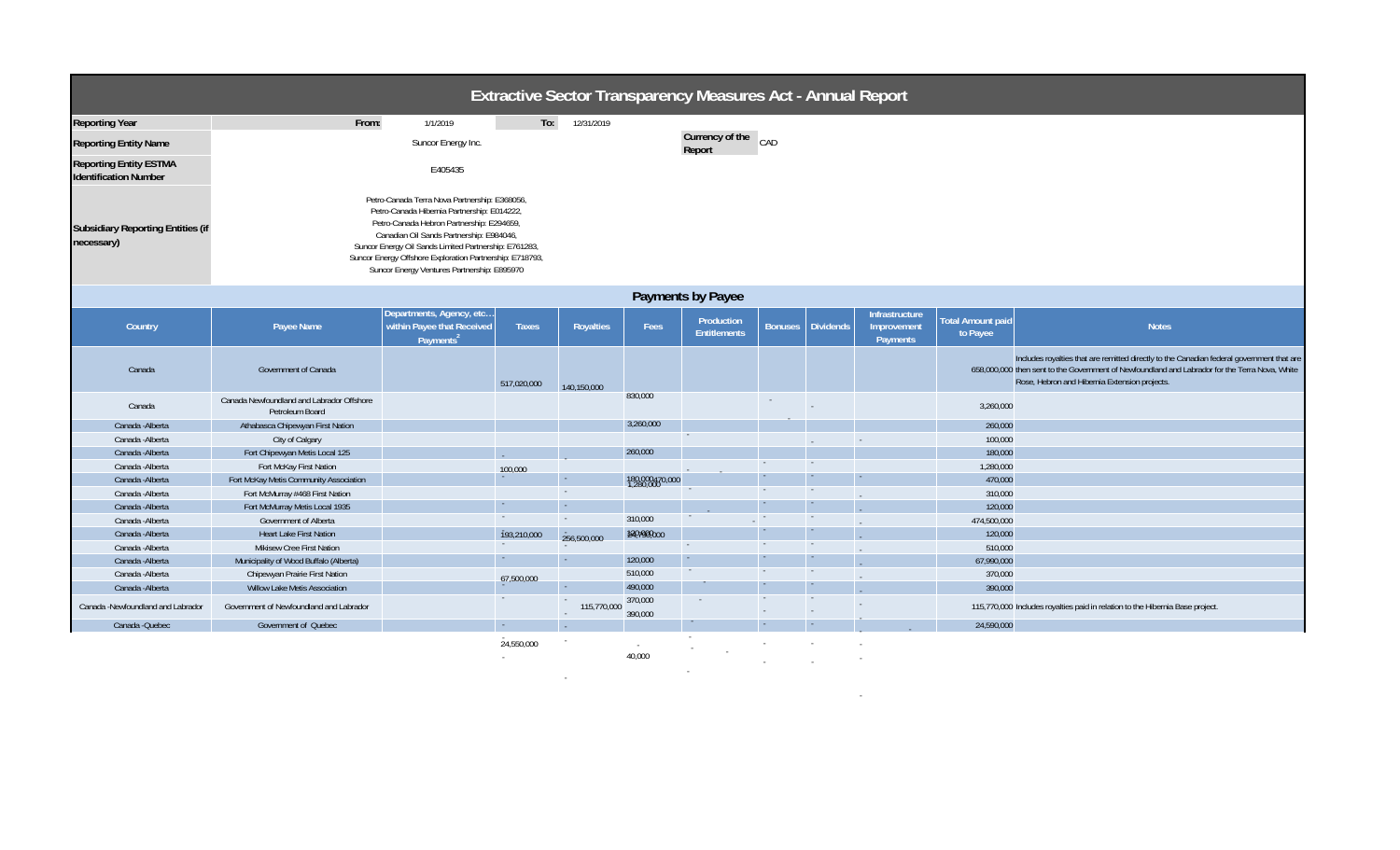| <b>Extractive Sector Transparency Measures Act - Annual Report</b> |                                                                                                                                                                                                                                                                                                                                                           |                                                                                 |              |                  |         |                                   |         |                   |                                           |                                      |                                                                                                                                                                                                                                                                                                                                                                                                              |
|--------------------------------------------------------------------|-----------------------------------------------------------------------------------------------------------------------------------------------------------------------------------------------------------------------------------------------------------------------------------------------------------------------------------------------------------|---------------------------------------------------------------------------------|--------------|------------------|---------|-----------------------------------|---------|-------------------|-------------------------------------------|--------------------------------------|--------------------------------------------------------------------------------------------------------------------------------------------------------------------------------------------------------------------------------------------------------------------------------------------------------------------------------------------------------------------------------------------------------------|
| <b>Reporting Year</b>                                              | From:                                                                                                                                                                                                                                                                                                                                                     | 1/1/2019                                                                        | To:          | 12/31/2019       |         |                                   |         |                   |                                           |                                      |                                                                                                                                                                                                                                                                                                                                                                                                              |
| <b>Reporting Entity Name</b>                                       |                                                                                                                                                                                                                                                                                                                                                           | Suncor Energy Inc.                                                              |              |                  |         | Currency of the CAD<br>Report     |         |                   |                                           |                                      |                                                                                                                                                                                                                                                                                                                                                                                                              |
| <b>Reporting Entity ESTMA</b><br><b>Identification Number</b>      |                                                                                                                                                                                                                                                                                                                                                           | E405435                                                                         |              |                  |         |                                   |         |                   |                                           |                                      |                                                                                                                                                                                                                                                                                                                                                                                                              |
| <b>Subsidiary Reporting Entities (if</b><br>necessary)             | Petro-Canada Terra Nova Partnership: E368056,<br>Petro-Canada Hibernia Partnership: E014222,<br>Petro-Canada Hebron Partnership: E294659,<br>Canadian Oil Sands Partnership: E984046,<br>Suncor Energy Oil Sands Limited Partnership: E761283,<br>Suncor Energy Offshore Exploration Partnership: E718793,<br>Suncor Energy Ventures Partnership: E895970 |                                                                                 |              |                  |         |                                   |         |                   |                                           |                                      |                                                                                                                                                                                                                                                                                                                                                                                                              |
| Payments by Payee                                                  |                                                                                                                                                                                                                                                                                                                                                           |                                                                                 |              |                  |         |                                   |         |                   |                                           |                                      |                                                                                                                                                                                                                                                                                                                                                                                                              |
| Country                                                            | Payee Name                                                                                                                                                                                                                                                                                                                                                | Departments, Agency, etc<br>within Payee that Received<br>Payments <sup>2</sup> | <b>Taxes</b> | <b>Royalties</b> | Fees    | Production<br><b>Entitlements</b> |         | Bonuses Dividends | Infrastructure<br>Improvement<br>Payments | <b>Total Amount paid</b><br>to Payee | <b>Notes</b>                                                                                                                                                                                                                                                                                                                                                                                                 |
| Libya                                                              | Government of Libya                                                                                                                                                                                                                                                                                                                                       | National Oil Corporation                                                        | 83,730,000   | 304,070,000      |         |                                   | 710,000 |                   |                                           | 388,510,000                          | Bonuses include social development payments as required by certain Exploration and<br>Production Sharing Agreements in Libya. Taxes & Royalties taken in kind and<br>converted to cash basis using the same methodology (fair market value) as Suncor<br>Energy Inc.'s 2019 consolidated financial statements.<br>Translated using the financial year average foreign exchange rates: 1 USD : 1.3269<br>CAD. |
| Norway                                                             | Government of Norway                                                                                                                                                                                                                                                                                                                                      |                                                                                 |              |                  |         |                                   |         |                   |                                           | 160,000                              | Translated using the financial year average foreign exchange rate: 1 NOK: 0.1509<br>CAD.                                                                                                                                                                                                                                                                                                                     |
| United Kingdom of Great Britain and<br>Northern Ireland            | Her Majesty's Government                                                                                                                                                                                                                                                                                                                                  | Her Majesty's Revenue and<br><b>Customs Cumbernauld</b>                         |              |                  | 160,000 |                                   |         |                   |                                           | 349,320,000                          | Translated using the financial year average foreign exchange rate: 1 GBP : 1.6945<br>CAD.                                                                                                                                                                                                                                                                                                                    |
| <b>Additional Notes:</b>                                           | - All payments are reported in Canadian dollars.<br>- All amounts have been rounded to the nearest \$10,000 CAD.                                                                                                                                                                                                                                          |                                                                                 | 349,320,000  |                  |         |                                   |         |                   |                                           |                                      |                                                                                                                                                                                                                                                                                                                                                                                                              |